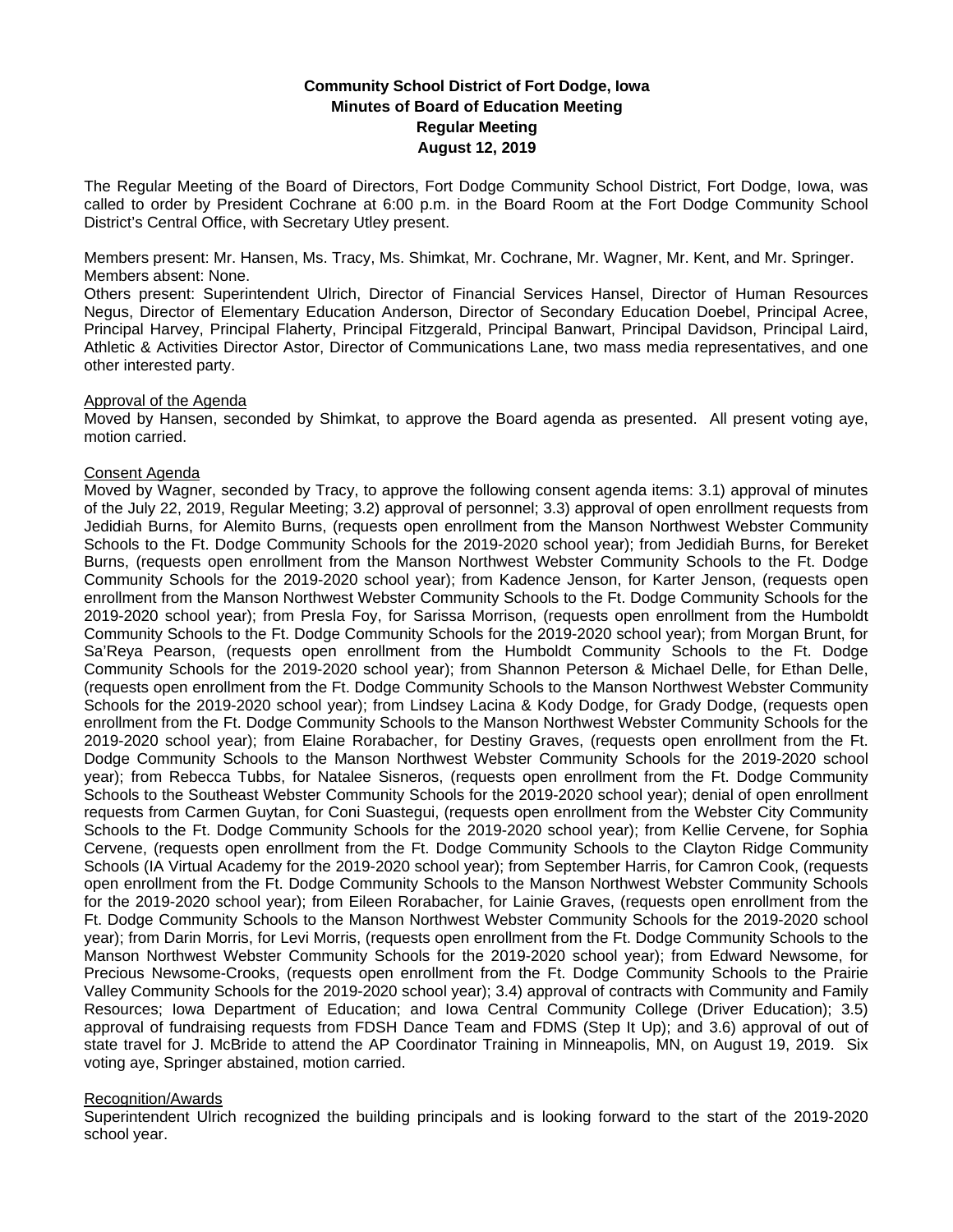## Communications/Announcements

Chad Thompson with the Fort Dodge Messenger announced that Kelby Wingert would be covering the District's Board of Education meetings as he has taken a new position as the City Editor.

## Action Items/Presentations/Discussions

Moved by Wagner, seconded by Shimkat, to approve the Annual Fundraising Report for 2018-2019. All present voting aye, motion carried.

Moved by Shimkat, seconded by Wagner, to approve the pregame and halftime fireworks display at Dodger Homecoming on September 13, 2019. All present voting aye, motion carried.

Moved by Shimkat, seconded by Tracy, to approve the Diane Sweeney Professional Development in the amount of \$36,800. All present voting aye, motion carried.

Moved by Shimkat, seconded by Tracy, to approve the Achievement Network Professional Development in the amount of \$51,000. All present voting aye, motion carried.

Moved by Hansen, seconded by Shimkat, to approve Consulting Services provided by Becky Hacker-Kluver in the amount of \$31,067.80. All present voting aye, motion carried.

Moved by Shimkat, seconded by Wagner to approve the Resolution to Adopt Return-to-Play Protocol. On a roll call vote the following voting aye: Springer, Tracy, Wagner, Cochrane, Kent, Shimkat, and Hansen. Voting nay: None. Motion carried.

## Name of School District Fort Dodge Community School District RESOLUTION TO ADOPT RETURN-TO-PLAY PROTOCOL 2019-18

- WHEREAS, Concussions are a type of brain injury that can range from mild to severe and can disrupt the way the brain normally works. Concussions can occur with or without loss of consciousness. *Iowa Code* 280.13C(1)(b)
- WHEREAS, Concussions are among the most commonly reported injuries to children and adolescents who participate in recreational activities. Continuing to engage in activities with a concussion or symptoms of a brain injury leaves a young athlete vulnerable to greater injury. *Iowa Code* 280.13C(1)(a)(c)

 Coaches and/or student athletes must notify the athletic trainer if a concussion occurs or is diagnosed.

- WHEREAS, Concussions can impair how a student athlete thinks, acts, feels and learns. A student who has sustained a concussion may need adjustments, modifications to curriculum, and monitoring by medical staff until the student is fully recovered. *Iowa Code* 280.13C(1)(d)
- WHEREAS The Iowa Department of Public Health has created return-to-play protocol based upon peerreviewed scientific evidence consistent with the guidelines of the Centers for Disease Control and Prevention of the United States Department of Health and Human Services, for a student's return to participation in any extracurricular interscholastic activity after showing signs, symptoms, or behaviors consistent with a concussion or brain injury. *Iowa Code 280.13C(6)(a)*
- NOW THEREFORE, LET IT BE RESOLVED, that *Fort Dodge Community School District* Board of Education formally adopts the return-to-play protocol established by the Iowa Department of Public Health, listed in 641 Iowa Administrative Code Chapter 54 as the appropriate protocol for *Fort Dodge Community School District Iowa Code 280.13C(6)(a)*

ADOPTED by ACTION of the BOARD this 12<sup>th</sup> day of August, 2019

**Signature** Stuart J. Cochrane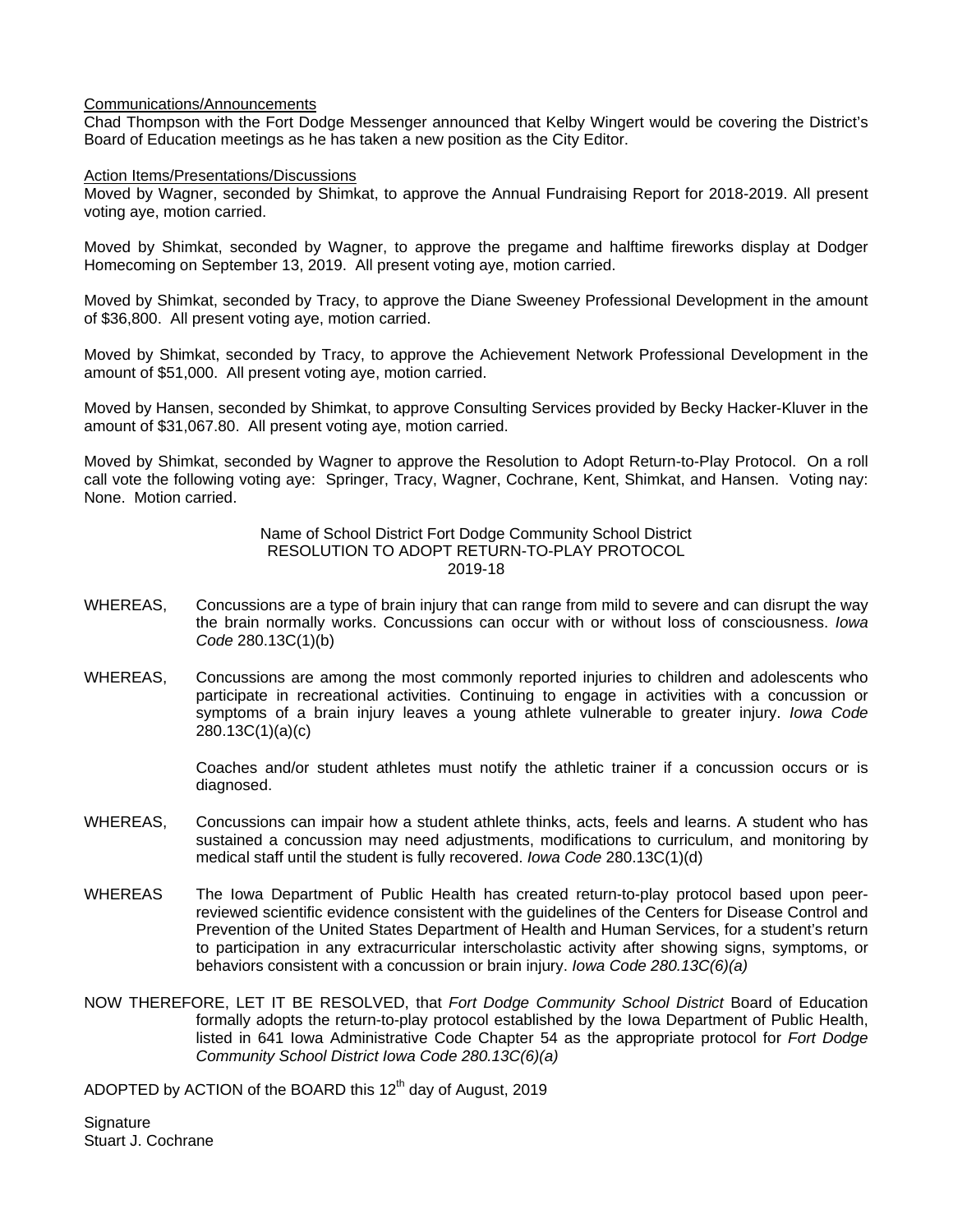President of the Board of Directors Fort Dodge Community School District

Moved by Shimkat, seconded by Tracy, to approve the Student Handbooks for the 2019-2020 school year. All present voting aye, motion carried.

Moved by Shimkat, seconded by Wagner, to approve the Substitute Handbook for the 2019-2020 school year. All present voting aye, motion carried.

Discussion was held related to the 2019 School Board Elections that will be held on November 5, 2019, alongside city and county elections. Four seats are up for election. First day for candidate filing is August 26 and ends on September 19. Nomination papers can be picked up at the Central Administration Building.

#### Communications/Updates

Superintendent's Update: Dr. Ulrich shared information about the following: (1) new administrators and new teachers are starting to come back this week; and (2) welcome back assembly for all staff will be held at the Middle School on August 21, 2019. The general session will feature Dr. Todd Whitaker, a nationally renowned speaker and educational consultant.

Board updates: Policy committee approved waivers for the swim club and AFES. Capital projects committee met and reviewed their five year facilities plan. The Foundation hired a new director, whose name will be announced during a press release with The Messenger.

#### Closed Session

Moved by Springer, seconded by Tracy, to go into closed session under Section 21.5(1)a of the Code of Iowa "to review or discuss records which are required or authorized by state or federal law to be kept confidential or to be kept confidential as a condition for that governmental body's possession or continued receipt of federal funds." On a roll call vote the following voting aye: Hansen, Springer, Tracy, Wagner, Cochrane, Kent, and Shimkat. Voting nay: none. Motion carried.

#### CLOSED SESSION

| Time in  | $6:29$ p.m.                        |
|----------|------------------------------------|
| Time out | $6:37$ p.m.                        |
| Subject  | Discussion of confidential records |

Moved by Wagner, seconded by Shimkat, to return the meeting to open session at 6:37 p.m. All present voting aye, motion carried.

Moved by Hansen, seconded by Shimkat, to go into closed session under Section 21.5(1)e of the Code of Iowa "to discuss whether to conduct a hearing or to conduct hearings to suspend or expel a student, unless an open session is requested by the student or a parent or guardian of the student if the student is a minor." On a roll call vote the following voting aye: Tracy, Wagner, Cochrane, Kent, Shimkat, Hansen, and Springer. Voting nay: none. Motion carried.

#### CLOSED SESSION

| Time in . | 6:37 p.m.                         |
|-----------|-----------------------------------|
| Time out  | 6:46 p.m.                         |
| Subiect   | Consideration of student re-entry |

Moved by Wagner, seconded by Tracy, to return the meeting to open session at 6:46 p.m. All present voting aye, motion carried.

Moved by Kent, seconded by Springer, to go into closed session under Section 21.5(1)i of the Code of Iowa "to evaluate the professional competency of an individual whose appointment, hiring, performance, or discharge is being considered when a closed session is necessary to prevent needless and irreparable injury to that individual's reputation and that individual requests a closed session." On a roll call vote the following voting aye: Springer, Tracy, Wagner, Cochrane, Kent, Shimkat, and Hansen. Voting nay: none. Motion carried.